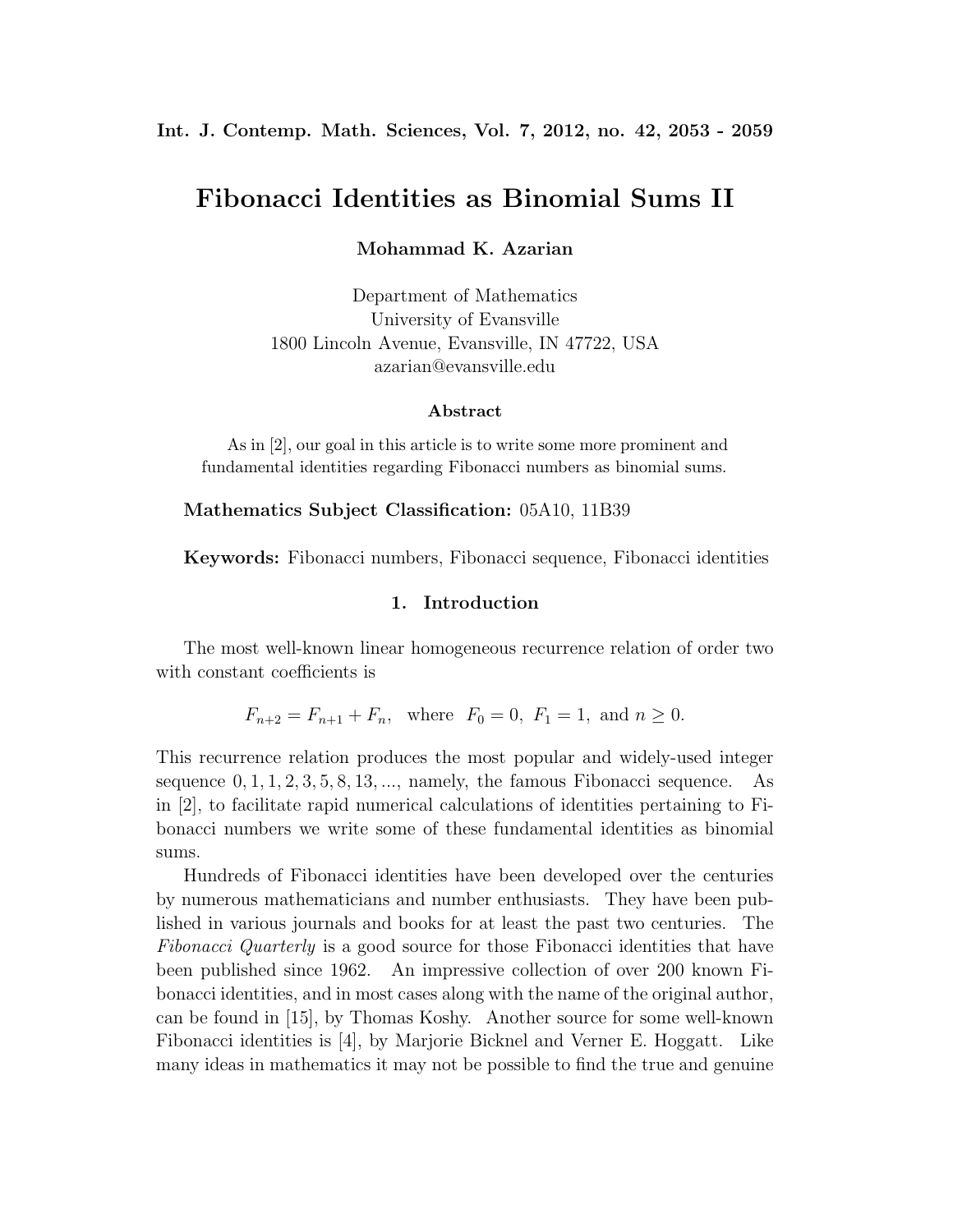author of some of the Fibonacci identities. However, the following individuals authored at least one of the identities that we have presented in this paper: R. H. Anglin [1], G. Candido [5], L. Carlitz [6], J. Ginsburg [7], H. W. Gould [8], R. L. Graham [9], J. H. Halton [10], V. E. Hoggatt Jr. [11, 12], V. E. Hoggatt Jr. and G. E. Bergum [13], J. A. H. Hunter [14], T. Koshy [15-17], D. Lind [18], P. Mana [19], G. C. Padilla [20, 21], C. B. A. Peck [22], C. W. Raine [23], K. S. Rao [24], R. S. Seamons [25], M. N. S. Swamy [27, 28], G. Wulczyn [29], C. C. Yalavigi [30], D. Zeitlin and F. D. Parker [31].

## **2. Identities**

It is known that the left-hand side of Fibonacci identities in Theorems 2.2- 2.7 can be written as a (power of a ) single Fibonacci number. We acknowledge that we have not independently verified the validity of some of these identities. To proceed, first we recall the following theorem from [1].

**Theorem 2.1** [1]. If  $F_n$  is any Fibonacci number, then

$$
F_{n+1} = \binom{n}{0} + \binom{n-1}{1} + \binom{n-2}{2} + \dots + \binom{n - \lfloor \frac{n}{2} \rfloor + 1}{\lfloor \frac{n}{2} \rfloor - 1} + \binom{n - \lfloor \frac{n}{2} \rfloor}{\lfloor \frac{n}{2} \rfloor}
$$
  
= 
$$
\sum_{i=0}^{\lfloor \frac{n}{2} \rfloor} \binom{n-i}{i}, \quad n \ge 0.
$$

To prove Theorems 2.2-2.7 we can simply use Theorem 2.1, and the fact that each Fibonacci identity on the left-hand side can be written as a (power of a ) single Fibonacci number. Or, we could use the principle of mathematical induction, combinatorial arguments, or just simple algebra to prove these theorems. However, we caution the reader that some of these identities have been somewhat modified to fit a desired format and they may not look exactly as they appear in the literature.

# **Theorem 2.2.**

(i) 
$$
F_{n+1}(F_n F_{n+2} - F_{n+1}^2) = (-1)^{n+1} \sum_{i=0}^{\lfloor \frac{n}{2} \rfloor} {n-i \choose i}
$$
  
\n(ii)  $F_n^2 + F_{n+4}^2 - (4F_{n+2}^2 + F_{n+3}^2) = \frac{1}{2} [1 + (-1)^n] + \sum_{i=0}^n F_i F_{i+1}$   
\n $= F_{n+1} F_{n+2} - \sum_{i=0}^n F_i^2 = \frac{1}{2} [1 + (-1)^n] + (n+1) F_{n+1} F_{n+2} - \sum_{i=0}^{n+1} i F_i^2$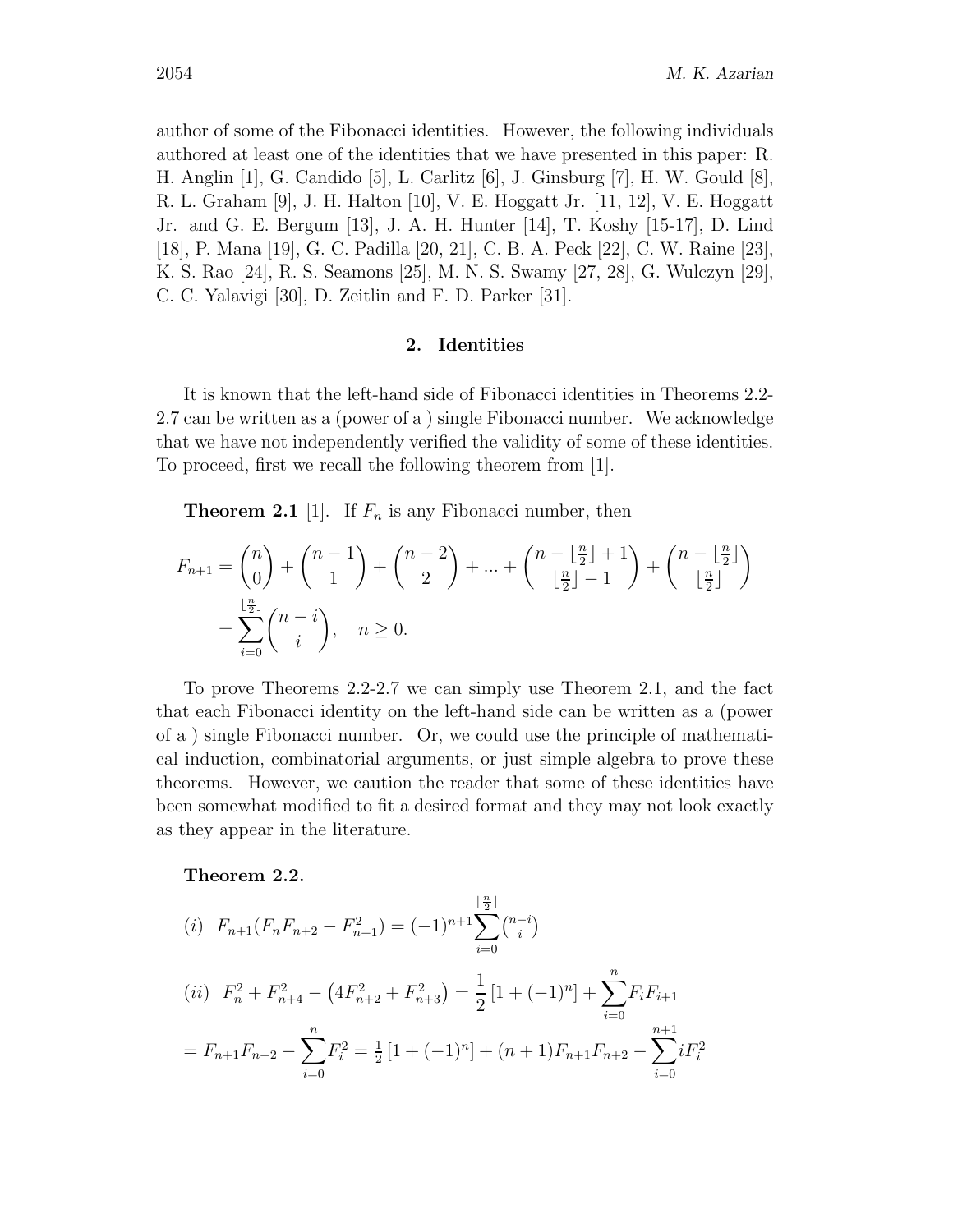$$
= \left[\sum_{i=0}^{\lfloor \frac{n}{2} \rfloor} {n-i \choose i} \right]^2
$$
\n
$$
(iii) \ F_{n+3}^3 + 2F_{n+2}^3 - \frac{1}{3}(F_n^3 + F_{n+4}^3) = \left[\sum_{i=0}^{\lfloor \frac{n}{2} \rfloor} {n-i \choose i} \right]^3
$$
\n
$$
(iv) \ F_{n+2}^2 (F_{n+2}^2 - 4F_n F_{n+1}) + F_n^2 (2F_{n+1}^2 - F_n^2)
$$
\n
$$
= \frac{1}{2} (F_n^2 + F_{n+1}^2 + F_{n+2}^2)^2 - (F_n^4 + F_{n+2}^4) = 2 \left[ 2F_{n+1}^2 - (-1)^n \right]^2 - (F_n^4 + F_{n+2}^4)
$$
\n
$$
= \left[\sum_{i=0}^{\lfloor \frac{n}{2} \rfloor} {n-i \choose i} \right]^4
$$
\n
$$
(v) \ F_{n+2}^5 + 5F_n F_{n+1} F_{n+2} (F_n F_{n+1} - F_{n+2}^2) - F_n^5 = \left[\sum_{i=0}^{\lfloor \frac{n}{2} \rfloor} {n-i \choose i} \right]^5
$$
\n
$$
(vi) \ 2[2F_{n+1}^2 - (-1)^n]^3 + 3F_n^2 F_{n+1}^2 F_{n+2}^2 - (F_n^6 + F_{n+2}^6) = \left[\sum_{i=0}^{\lfloor \frac{n}{2} \rfloor} {n-i \choose i} \right]^6
$$
\n
$$
(vii) \ 8F_n^2 F_{n+1}^2 (F_n^4 + F_{n+1}^4 + 4F_n^2 F_{n+1}^2 + 3F_n F_{n+1} F_{2n+1}) - (F_n^8 + F_{n+2}^8)
$$
\n
$$
+ 2[2F_{n+1}^2 - (-1)^n]^4 = \left[\sum_{i=0}^{\lfloor \frac{n}{2} \rfloor} {n-i \choose i} \right]
$$

**Theorem 2.3.**

(i) 
$$
F_{n+1}^2 + F_n F_{n+3} = \left[ \sum_{i=0}^{\lfloor \frac{n+1}{2} \rfloor} {n+1-i \choose i} \right]^2
$$
  
\n(ii)  $F_n^3 + F_{n+1}^3 + 3F_n F_{n+1} F_{n+2} = \left[ \sum_{i=0}^{\lfloor \frac{n+1}{2} \rfloor} {n+1-i \choose i} \right]^3$   
\n(iii)  $F_n^5 + F_{n+1}^5 + 5F_n F_{n+1} F_{n+2} [2F_{n+1}^2 - (-1)^n] = \left[ \sum_{i=0}^{\lfloor \frac{n+1}{2} \rfloor} {n+1-i \choose i} \right]^5$   
\n(iv)  $F_n^7 + F_{n+1}^7 + 7F_n F_{n+1} F_{n+2} [2F_{n+1}^2 - (-1)^n]^2 = \left[ \sum_{i=0}^{\lfloor \frac{n+1}{2} \rfloor} {n+1-i \choose i} \right]^7$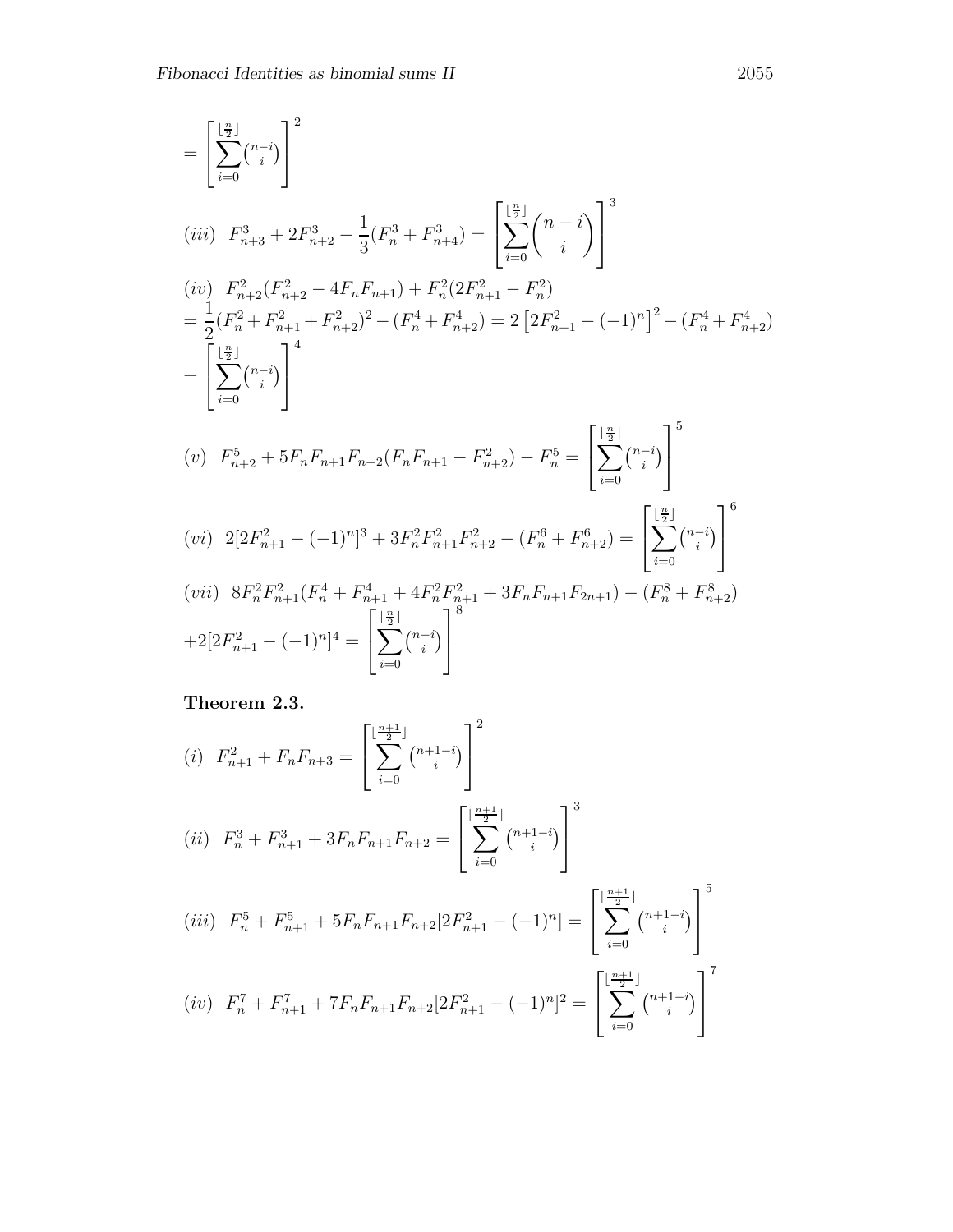# **Theorem 2.4.**

(i) 
$$
2(F_{n+1}^2 + F_{n+2}^2) - F_n^2 = \left[ \sum_{i=0}^{\lfloor \frac{n+2}{2} \rfloor} {n+2-i \choose i} \right]^2
$$
  
\n(ii)  $F_n^3 + F_{3n+3} + 3F_{n+1}F_{n+2}F_{n+3} = \left[ \sum_{i=0}^{\lfloor \frac{n+2}{2} \rfloor} {n+2-i \choose i} \right]^3$   
\n(iii)  $55(F_{n+8}^4 - F_{n+2}^4) - 385(F_{n+6}^4 - F_{n+4}^4) + F_n^4 = \left[ \sum_{i=0}^{\lfloor \frac{n+9}{2} \rfloor} {n+9-i \choose i} \right]^4$ 

**Theorem 2.5.**

$$
(i) \ \ F_n^2 + F_{n+1}^2 = \sum_{i=0}^n \binom{2n-i}{i}
$$

$$
(ii) \ \ F_{n+2}^2 - F_n^2 = F_{n+1}(F_n + F_{n+2}) = \sum_{i=0}^{\lfloor \frac{2n+1}{2} \rfloor} \binom{2n+1-i}{i}
$$

$$
(iii) \ \ F_{2n+2}^2(F_{2n+1}F_{2n+3} - F_{2n+2}^2) = \sum_{i=0}^n F_{4i+2} = \left[ \sum_{i=0}^{\lfloor \frac{2n+1}{2} \rfloor} {2n+1-i \choose i} \right]^2
$$

$$
(iv) \ \ F_{n+2}F_{n+3} - F_nF_{n+1} = \sum_{i=0}^{n+1} {2n+2-i \choose i}
$$

$$
(v) \ \ (F_nF_{n+3})^2 + (2F_{n+1}F_{n+2})^2 = \left[\sum_{i=0}^{n+1} {2n+2-i \choose i}\right]^2
$$

**Theorem 2.6.**

$$
(i) \ F_{n+1} \left[ 5F_{n+1}^2 - 3(-1)^n \right] = F_{n+3}^3 - F_n^3 - 3F_{n+1}F_{n+2}F_{n+3}
$$

$$
= F_{n+1}^3 + F_{n+2}^3 - F_n^3 = \sum_{i=0}^{\lfloor \frac{3n+2}{2} \rfloor} {3n+2-i \choose i}
$$

$$
(ii) \ 10\sum_{i=0}^{n+1} F_i^3 - [5+6(-1)^n F_n] = \sum_{i=0}^{\lfloor \frac{3n+4}{2} \rfloor} {3n+4-i \choose i}
$$

$$
(iii) \ F_{3n} + 4F_{3n+3} = \frac{1}{3} \left( F_{n+4}^3 + F_n^3 - 3F_{n+2}^3 \right) = \sum_{i=0}^{\lfloor \frac{3n+5}{2} \rfloor} {3n+5-i \choose i}
$$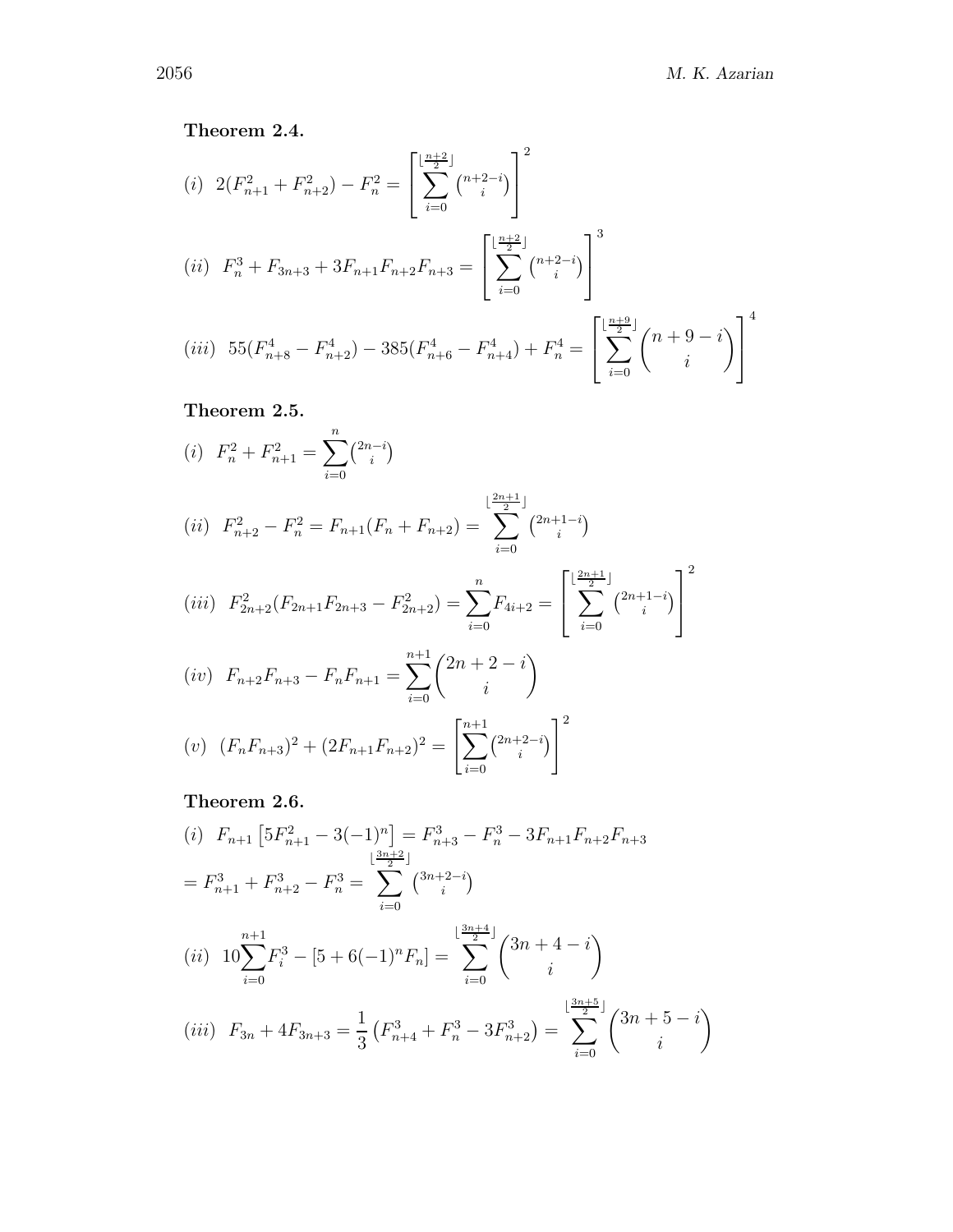**Theorem 2.7.**

(i) 
$$
3 + 25 \sum_{i=1}^{n} \sum_{j=1}^{i} F_{2j-1}^{2} - 5n(n+1) - F_{4n+3} = \sum_{i=0}^{2n} {4n-i \choose i}
$$
  
\n(ii)  $1 + 2n + 5 \sum_{i=0}^{n} F_{2i}^{2} = \sum_{i=0}^{\lfloor \frac{4n+1}{2} \rfloor} {4n+1-i \choose i}$   
\n(iii)  $5 \sum_{i=0}^{n} F_{2i+1}^{2} - 2(n+1) = \sum_{i=0}^{\lfloor \frac{4n+3}{2} \rfloor} {4n+3-i \choose i}$ 

#### **3. Conclusion**

Out of hundreds of Fibonacci identities that have been developed over the centuries, we have presented just a sample of known Fibonacci identities as binomial sums here and in [2]. Also, we are hoping that these two articles may serve as a catalyst for the reader to write her/his favorite Fibonacci identities as binomial sums. Additionally, in a forthcoming article we will present some other prominent identities involving Lucas or Lucas and Fibonacci numbers as binomial sums.

# **References**

[1] R. H. Anglin, *Problem B-160*, The Fibonacci Quarterly, Vol. 8, No. 1, Feb. 1970, p. 107.

[2] M. K. Azarian, *Fibonacci Identities as Binomial Sums*, International Journal of Contemporary Mathematical Sciences, Vol. 7, No. 38, 2012, pp. 1871 - 1876.

[3] M. K. Azarian, *The Generating Function for the Fibonacci Sequence*, Missouri Journal of Mathematical Sciences, Vol. 2, No. 2, Spring 1990, pp. 78-79.

[4] M. Bicknel and V. E. Hoggatt, *Fibonacci's Problem Book,* The Fibonacci Association, 1974.

[5] G. Candido, *A Relationship Between the Fourth Powers of the Terms of the Fibonacci Series*, Scripta Mathematica, Vol. 17, No. 3-4, Sept. – Dec. 1951, p. 230.

[6] L. Carlitz, *Problem B-110*, The Fibonacci Quarterly, Vol. 5, No. 5, Dec. 1967, pp. 469-470.

[7] J. Ginsburg, *A Relationship Between Cubes of Fibonacci Numbers*, Scripta Mathematica, Vol. 19, Dec. 1953, p. 242.

[8] H. W. Gould, *Problem B-7*, The Fibonacci Quarterly, Vol. 1, No. 3, Oct. 1963, p. 80.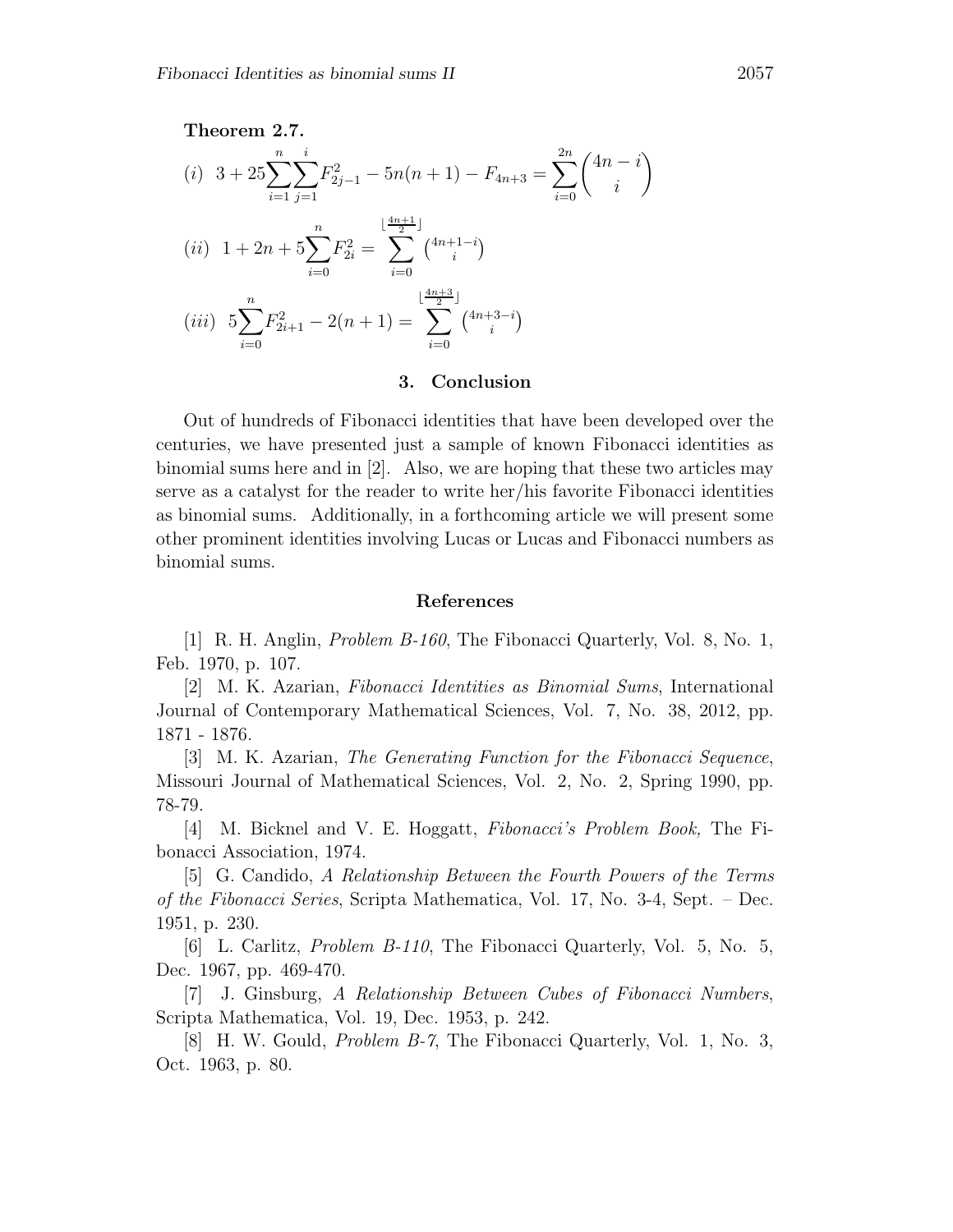[9] R. L. Graham, *Problem H-45*, The Fibonacci Quarterly, Vol. 3, No. 2, April 1965, pp. 127-128.

[10] J. H. Halton, *On a General Fibonacci Identity*, The Fibonacci Quarterly, Vol. 3, No. 1, Feb. 1965, pp. 31-43.

[11] V. E. Hoggatt Jr., *Problem H-39*, The Fibonacci Quarterly, Vol. 2, No. 2, April 1964, p. 124.

[12] V. E. Hoggatt Jr., *Problem H-77*, The Fibonacci Quarterly, Vol. 5, No. 3, Oct. 1967, pp. 256-258.

[13] V. E. Hoggatt Jr., and G. E. Bergum, *A Problem of Fermat and the Fibonacci Sequence,* The Fibonacci Quarterly*,* Vol. 15, No. 4, Oct. 1977, pp. 323-330.

[14] J. A. H. Hunter, *Fibonacci Yet Again*, The Fibonacci Quarterly, Vol. 4, No. 3, Oct. 1966, p. 273.

[15] T. Koshy, *Fibonacci and Lucas Numbers with Applications*, John Wiley & Sons, Inc., 2001.

[16] T. Koshy, *The Convergence of a Lucas Series*, The Mathematical Gazette, Vol. 83, July 1999, p. 272-274.

[17] T. Koshy, *New Fibonacci and Lucas Identities*, The Mathematical Gazette, Vol. 82, Nov. 1988, pp.481-484.

[18] D. Lind, *Problem B-85*, The Fibonacci Quarterly, Vol. 4, No. 4, Dec. 1966, pp. 376-377.

[19] P. Mana, *Problem B-152*, The Fibonacci Quarterly, Vol. 7, No. 3, Oct. 1963, p. 336.

[20] G. C. Padilla, *Problem B-173*, The Fibonacci Quarterly, Vol. 8, No. 4, Oct. 1970, p. 445.

[21] G. C. Padilla, *Problem B-172*, The Fibonacci Quarterly, Vol. 8, No. 4, Oct. 1970, pp. 444-445.

[22] C. B. A. Peck, *Editorial Note*, The Fibonacci Quarterly, Vol. 8, No. 4, Oct. 1970, p. 392.

[23] C. W. Raine, *Pythagorean Triangles from the Fibonacci Series 1,1,2,3,5,8,* Scripta Mathematica, Vol. 14, 1948, p. 164.

[24] K. S. Rao, *Some Properties of Fibonacci Numbers*, The American Mathematical Monthly, Vol. 60, No. 10, Dec. 1953, pp. 680-684.

[25] R. S. Seamons, *Problem B-107*, The Fibonacci Quarterly, Vol. 5, No. 1, Feb. 1967, p. 107.

[26] N. J. Sloan, http://oeis.org/A000045&A007318.

[27] M. N. S. Swamy, *Problem H-150*, The Fibonacci Quarterly, Vol. 8, No. 4, Oct. 1970, pp. 391-392.

[28] M. N. S. Swamy, *Problem B-84*, The Fibonacci Quarterly, Vol. 4, No. 1, Feb. 1966, p. 90.